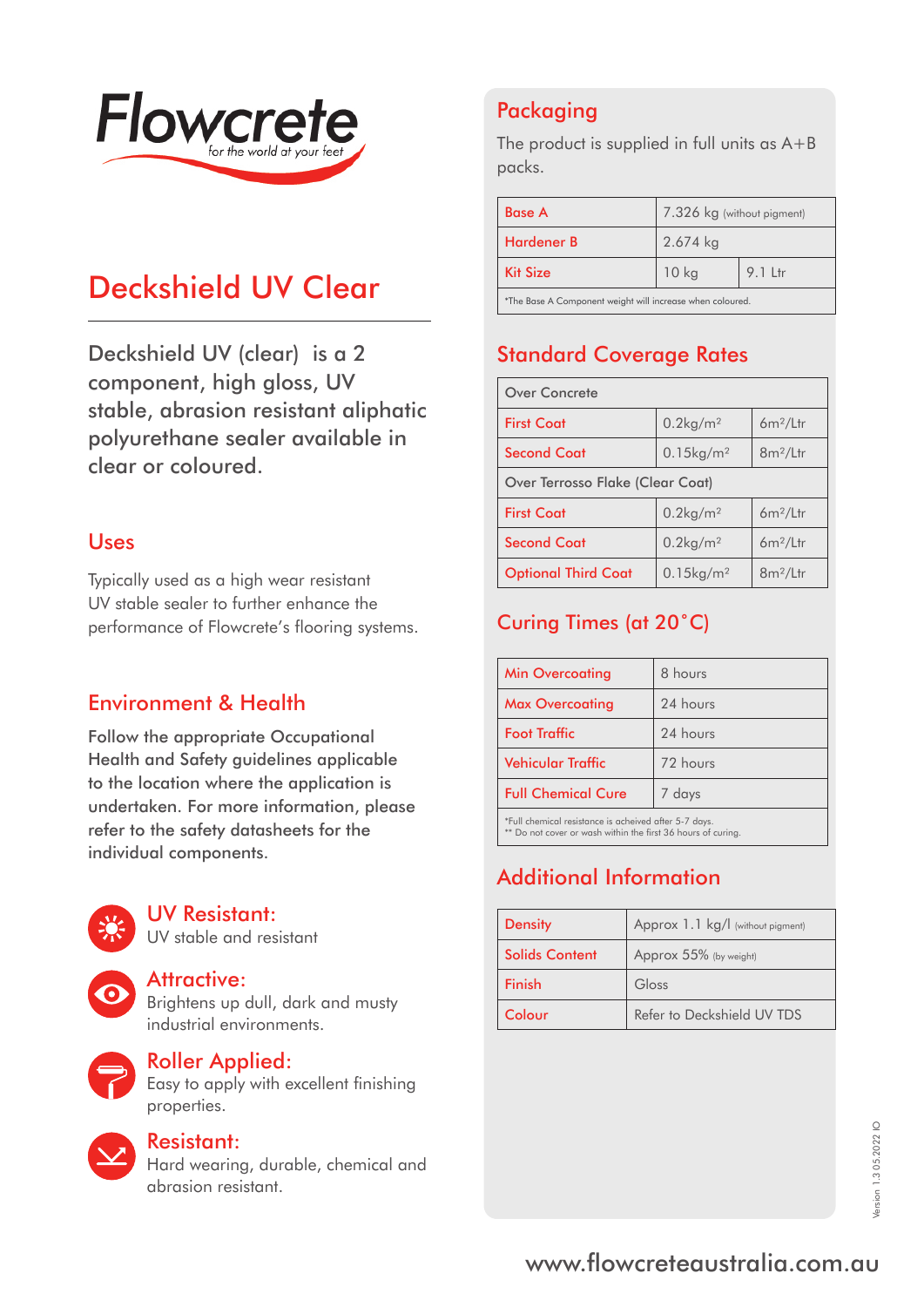### Substrate Requirements

Concrete or screed substrate should be a minimum of 25 N/mm², free from laitance, dust and other contamination. Substrate should be dry to 75% RH as per ASTM F2170 (AS1884:2012). Slab on ground concrete must have an effective damp proof membrane in place.

#### **Coving**

Please refer to Flowtex F1 Coving Mortar for further information.

### **Storage**

| Time               | 12 Months in Unopened Packs.<br>If longer than 12 Months consult<br>Flowcrete.                                           |
|--------------------|--------------------------------------------------------------------------------------------------------------------------|
| <b>Temperature</b> | Storage temperature between 5°C<br>and 35°C.                                                                             |
| Protection         | Should be stored inside and<br>protected from frost, weather,<br>moisture, direct sunlight and<br>contamination ingress. |

#### **Mixing**

The product is supplied in full units as A+B. Pack components are pre-weighed for optimum performance. If packs are to be proportioned this must be completed using digital scales.

Pre-mix the Base A to re-disperse any settlement. Add all of the Hardener B to Base A and mix with a slow speed drill and helical spinner head for 90 seconds, taking care not to entrain air.

### Solvent

Solvent (Xylene / MEK / Acetone) should not be added to Deckshield UV Clear.

### Application Temperature

The recommended material and substrate temperature is 15 - 35°C, but no less than 10°C.

The temperature of the substrate should exceed the "dew point" by 3°C during application and hardening. Temperatures should not fall below 5°C in the 24hrs after application.

# Application / Pot Life

Ready-mixed product should be used within 20 minutes at a temperature of 20°C. At higher temperatures (or if left in bucket) the application time is shorter.

Decant mixed product into smaller quantities if applying small/detailed areas.

### Application Method

Please refer to appropriate Deckshield UV Technical Data Sheet as per required specification.

### Cleaning

Tools and equipment can be cleaned with MEK/Acetone/Xylene. Please refer to SDS when using solvents.

### Additional Notes

- 1. Maximum overcoat time is 24 hours at 20°C.
- 2. The product has reached full chemical cure after 7 days at 20°C.
- 3. The applied colours may differ from the examples shown.
- 4. Light and vibrant colours may require additional coats to achieve desired results.
- 5. Flowcrete assumes no responsibility for the application of incorrect colour.
- 6. It is the applicators responsibility to verify accuracy of colour prior to application. Flowcrete does not bear any responsibility or accept claims for incorrect colour after application of material.
- 7. It is recommended that top coat colours match base coat colours to achieve desired results.
- 8. This system should have no contact with water for 5 days at 20°C or blooming may occur.
- 9. This system should be installed at 3°C above the dew point.
- 10. A low temperature/high humidity environment can cause blooming issues.

# Tel: +61 2 4648 0397 Fax: +61 2 4648 0719<br>Email: specifications@tremco.com.au **www.flowcreteaustralia.com.au**